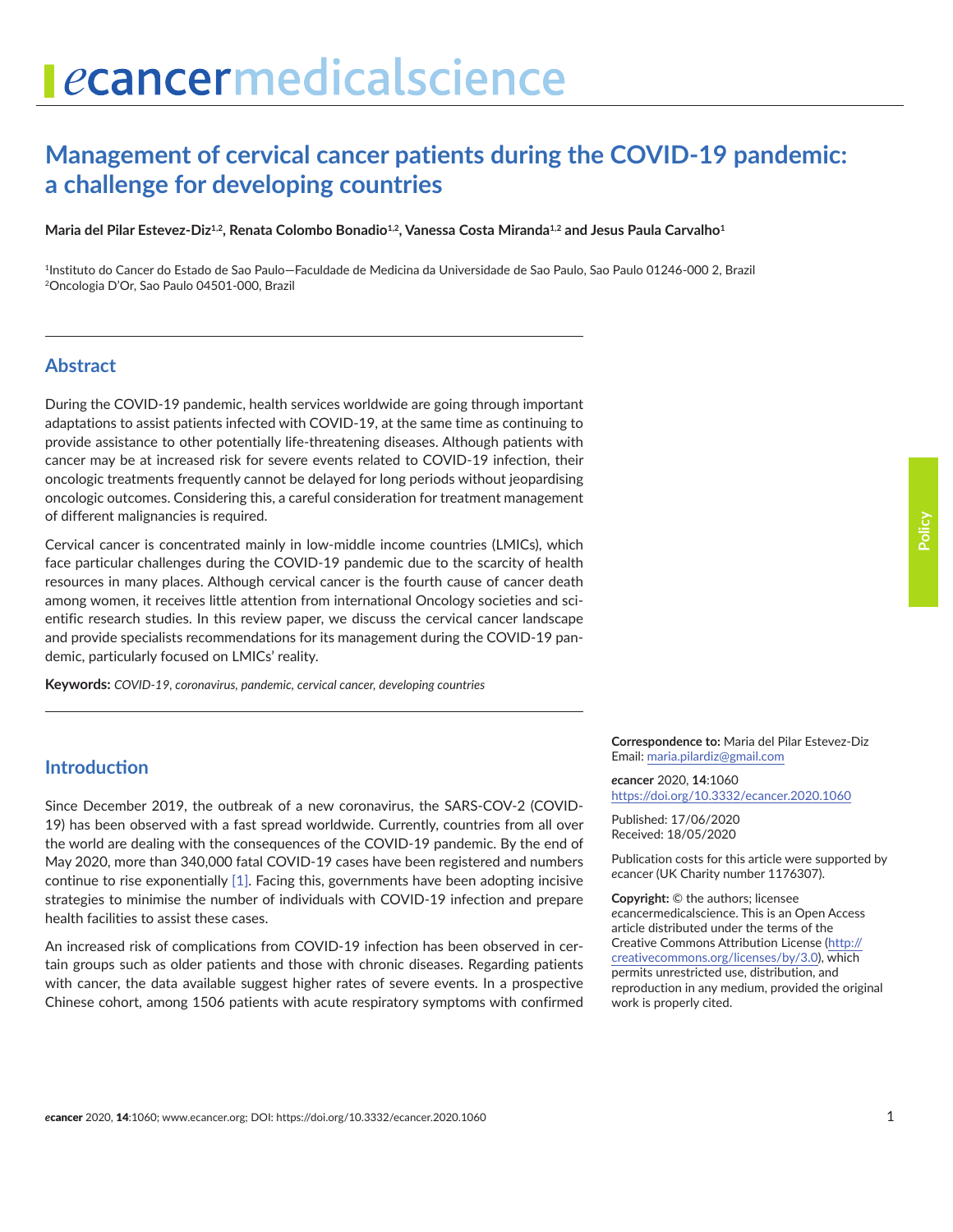COVID-19 infection who were hospitalised, 18 patients had a history of cancer. Despite the small sample size and its heterogeneity in terms of primary tumour and phase of treatment, the study suggested that patients with cancer history had 3.56 times (95% CI 1.8–16.1) higher rates of severe events in comparison with those without cancer [\[2\].](#page-5-0) In another study with 28 COVID-19 infected cancer patients, receiving oncologic treatment in the last 14 days previous to infection was identified as a risk factor for severe events (HR 4.07, 95% CI 1.08–15.3) [\[3\].](#page-5-0)

The presence of an active malignancy and the oncologic treatment can lead to the impairment of physical capacity (performance-status) and immunosuppressive states and can increase the requirement for health service visits and hospitalisation [\[4\].](#page-5-0) All these factors may contribute to the increased risk of COVID-19 infection and the occurrence of severe events. Considering this, as well as the global efforts to minimise the overwhelming of health services in general, many cancer centres and oncology societies have been discussing the need for clinic visits and oncologic treatment procedures in different scenarios; however, many malignancies represent a considerable threat to patients' lives and treatment delays may impact oncologic outcomes. Thus, management recommendations should be adapted considering many factors, including the type of cancer, type of oncologic treatment, COVID-19 incidence on the location, and availability of health care facilities.

A concern in low-middle income countries (LMICs) is the treatment of cervical cancer. Cervical cancer is the fourth most incident cancer and the fourth cause of cancer death among women, with 85% of the cases occurring in LMICs [\[5\]](#page-5-0). In these countries, the availability of radiotherapy equipment, which is essential for cervical cancer treatment, is frequently insufficient, leading to the need to rationalise its use [\[6,](#page-5-0) [7\]](#page-5-0). When facing the COVID-19 pandemic, this need for rationalisation increases. In LMICs, access to COVID-19 tests is also lower than in high-income countries and represents an additional challenge [\[8\]](#page-5-0).

Another important particularity is that most cervical cancer cases are diagnosed in young women (median age of 50 years) and as localised potentially curable disease [\[9\]](#page-6-0). Despite the relevant impact of cervical cancer, scientific research and discussions by international societies are scarce due to the low frequency of this neoplasia in places as Europe and the United States of America.

In this paper, we aim to discuss the cervical cancer scenario during the COVID-19 pandemic and provide specialists recommendations for its management in LMICs.

## **General recommendations**

In addition to all the measures recommended to the overall population in terms of social distancing, hand hygiene and education on COVID-19 infection symptoms, some recommendations can be made for cancer patients in general. First of all, it is important to highlight that any treatment decision should be based on a case-by-case analysis, which should balance the risks associated with treatment delay or discontinuation versus the risks of COVID-19 exposure and infection.

Building lasting recommendations for all the cases is almost impossible. The complexity of patients and disease varies in different scenarios. In the decision-making process, it is also important to consider the working conditions of health professionals' teams and the availability of resources. The isolation measures of medical staff, restrictions on face-to-face meetings and losses of professionals affected by Covid19 are additional difficulties. Given this situation, the maintenance of a virtual tumour board is a measure that can be very useful. Different existing communication platforms can be used, providing possibilities for discussing cases with the participation of a multidisciplinary team.

Whenever possible, the treatment should be done in the outpatient setting, avoiding unnecessary hospitalisations. This strategy helps to minimise the risk of patient exposure to the COVID-19 virus and decreases the demand for health care services.

Patients who attend to cancer care facilities should be screened for COVID-19 symptoms. In the case of COVID-19 suspicion, they should be ideally transferred to units focused on COVID-19 care. Additionally, the number of patients' companions for clinic visits should be limited to one person at most. Visits to hospitalised patients should be restricted as well and visitors should also be screened for COVID-19 symptoms.

In terms of oncologic treatment during the COVID-19 pandemic, anti-cancer treatments have been associated with increased risk of severe events as already mentioned [\[3\]](#page-5-0). Considering this, treatment interruptions should be considered for the patients with active COVID-19 infection until patient recovery with resolution of symptoms, especially in cases of immunosuppressive treatments such as cytotoxic chemotherapy [\[10\].](#page-6-0) Despite the low availability of COVID-19 tests in LMIC, we highly recommend testing patients who are currently receiving oncologic treatments since test results will guide treatment decisions.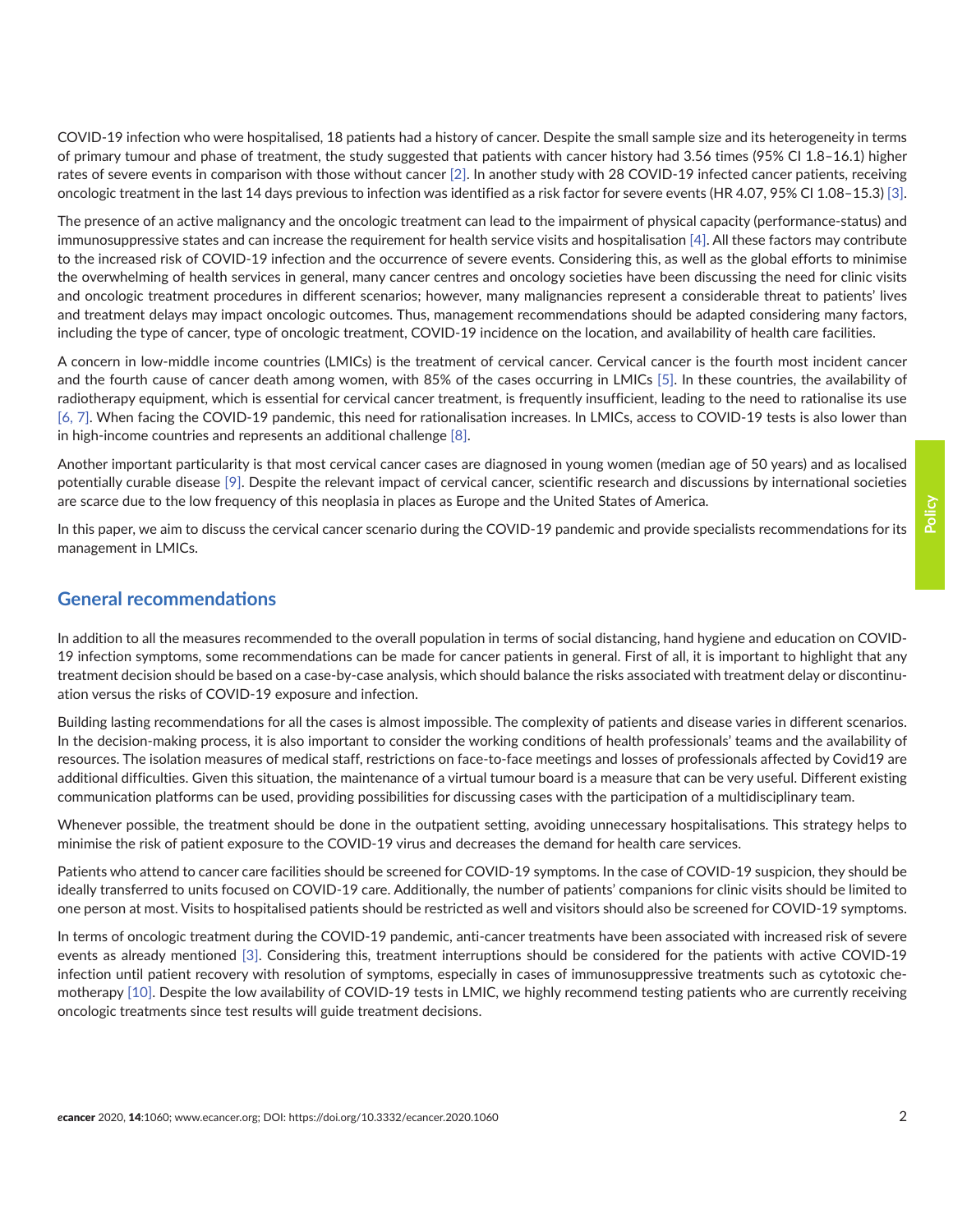Active COVID-19 infection should be determined by the presence of symptoms associated with a positive reverse transcription-polymerase chain reaction (RT-PCR) assay for SARS-CoV-2 from an upper respiratory sample [\[11\].](#page-6-0) Since false-negative results occur frequently with RT-PCR assay, especially in the first days of the disease, this test should be repeated if initially negative and the presumptive diagnosis of COVID-19 infection based on characteristic findings of chest computed tomography is also acceptable [\[12, 13\]](#page-6-0).

For cancer patients without COVID-19 infection, the start or continuation of treatment should be evaluated individually. In cases of advanced incurable cancer that has been treated with systemic therapy with satisfactory disease control, treatment pauses can be considered during the pandemic period. On the other hand, if a procedure delay may impact negatively patient's health, an effort should be made to avoid this delay, as recommended by the Society of Gynecologic Oncology [\[14, 15\]](#page-6-0).

### **Priorities in cervical cancer management**

Treatment for localised potentially curable cervical cancer (stages I-IVA) should be considered a cancer treatment priority. Thus, as long as local conditions allow it, definitive treatments should be started and continued. Most patients with this diagnosis have less than 60 years, representing a group with great life expectancy after successful curative treatment [\[16\].](#page-6-0)

For patients with early-stage cervical cancer, both surgery and radiation therapy are acceptable treatment strategies. To decide between the two treatment options during the COVID-19 pandemic, local conditions of the health systems should be considered. Although surgery has the disadvantage of requiring patient hospitalisation, it allows the conclusion of treatment in a single moment. If required by local conditions, a surgical procedure delay of 4–8 weeks would be acceptable in this situation [\[17, 18\]](#page-6-0).

Radiation therapy, otherwise, requires multiple daily visits to the health care facility. During this period in which individuals' dislocations are restricted, this may represent a major challenge. Especially in LMIC, radiation therapy facilities are not largely available and are localised in a few reference centres, which difficult importantly patient access during the COVID-19 pandemic. In the face of this, the surgery for earlystage cervical cancer may be a more suitable option in many locations.

For locally advanced cervical cancer, the standard treatment is definitive chemoradiation. Once again, since this treatment is potentially curative, it should remain a priority. Previous studies have shown that delays to initiate chemoradiation after diagnosis of locally advanced cervical cancer and duration greater than 8 weeks to conclude the therapy are both associated with poorer overall survival [\[19–21\]](#page-6-0). Thus, an early chemoradiation therapy, ideally without interruptions, should continue to be pursued. To decrease the number of visits to the health care facility, hypofractionated radiation therapy could be discussed in selected cases [\[17\].](#page-6-0)

Of note, in many situations, the oncologic treatment may represent an urgency rather than an elective procedure. This is the case of patients who presents with complications related to cancer, such as bleeding, which requires immediate measures.

Finally, for patients with metastatic cervical cancer, first-line chemotherapy (with or without bevacizumab, according to availability) should also be considered as a priority treatment. This therapy is associated with a clear survival benefit, justifying its continuation as long as local conditions allow it [\[22, 23\].](#page-6-0)

## **Non-priorities in cervical cancer management**

Oncotic colpocytology (Pap smear) is a valuable screening tool, allowing the identification and treatment of premalignant lesions and early cervical cancer. Nevertheless, postponing Pap smear during the COVID-19 pandemic is an acceptable strategy to minimise contact of individuals with health care units. Additionally, the treatment of intraepithelial neoplasia may be postponed [\[24\]](#page-6-0).

Decreasing health services burden and preserving its resources is essential. The postponement of elective screening procedures is also a recommendation of the American Society of Clinical Oncology [\[10\]](#page-6-0).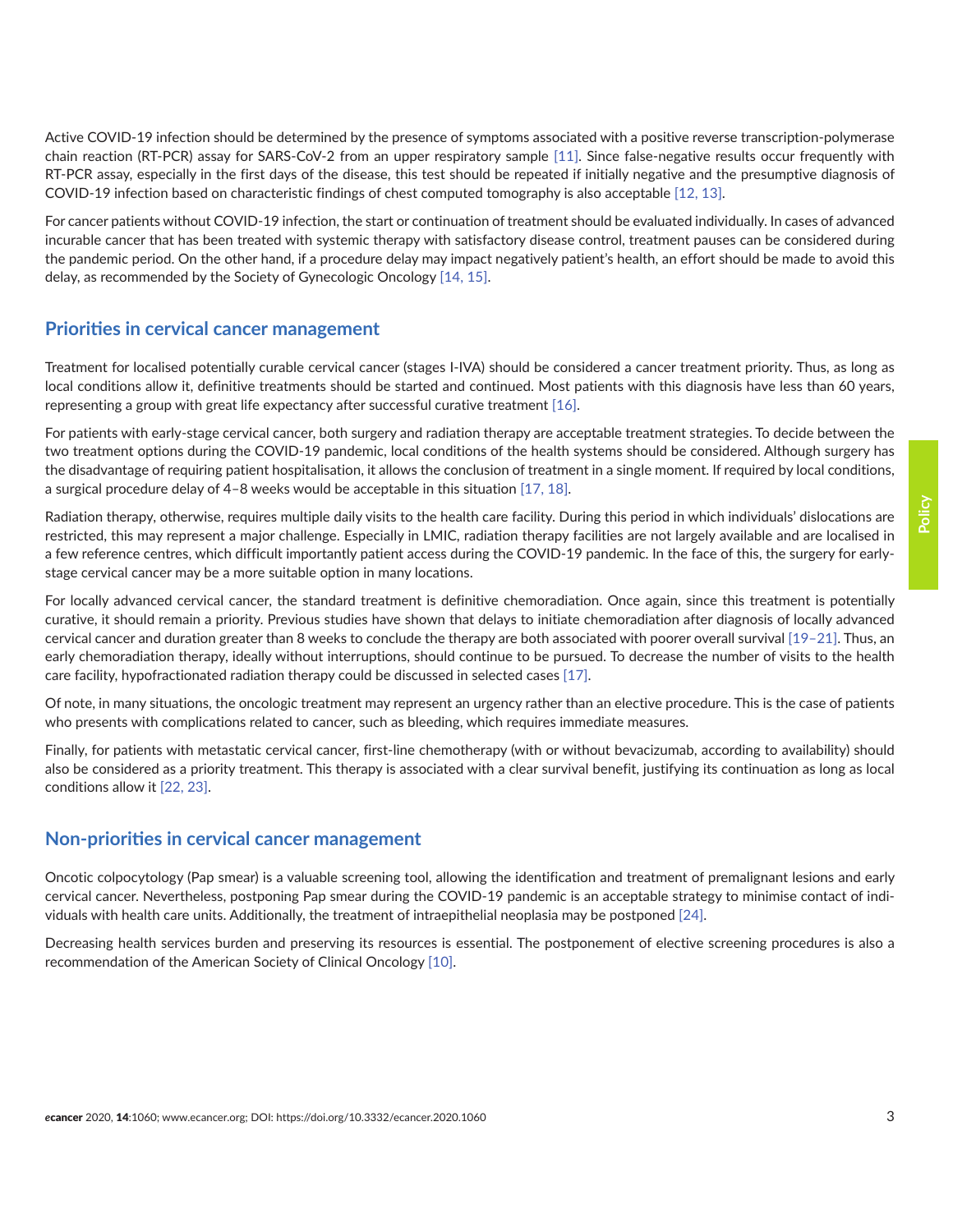

**Figure 1. Flowchart of recommendations for the management of cervical cancer patients in active treatment during the COVID-19 pandemic.**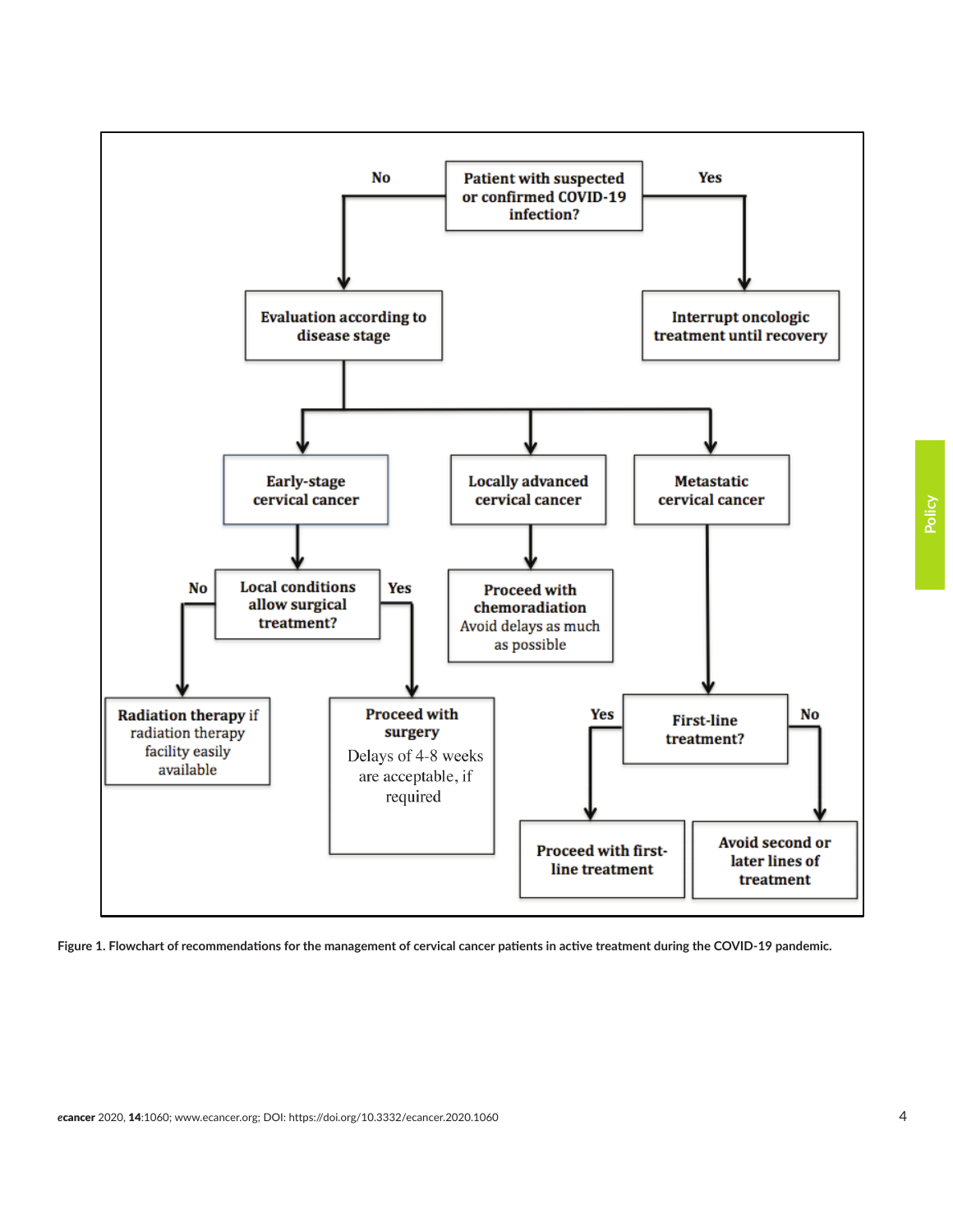|  |  |  | Table 1. Recommendations on priority and non-priority procedures for cervical cancer management during COVID-19 pandemic. |
|--|--|--|---------------------------------------------------------------------------------------------------------------------------|
|  |  |  |                                                                                                                           |

| <b>Priority</b>                                                                                                                                                                                                                 | Non-priority                                                                                                                                                                         |
|---------------------------------------------------------------------------------------------------------------------------------------------------------------------------------------------------------------------------------|--------------------------------------------------------------------------------------------------------------------------------------------------------------------------------------|
| Surgery for early-stage cervical cancer-consider deferring until<br>4-8 weeks in regions with high COVID-19 risk.<br>Radiation therapy is an acceptable altern-ative in case of easy access<br>to a radiation therapy facility. | Oncotic colpocytology for cervical cancer screening-can be postponed to<br>preserve health care resources and minimise contact of an individual with<br>health care units            |
| Chemoradiation for locally advanced cervical cancer-delays for treatment<br>initiation and conclusion have a negative impact on overall survival.                                                                               | Systemic therapy after progression on first-line for metastatic cervical<br>cancer-no overall survival benefit                                                                       |
| First-line chemotherapy (with or without bevacizumab, according to<br>availability) for patients with metastatic cervical cancer.                                                                                               | Neoadjuvant chemotherapy before chemoradiation for localised cervical<br>cancer-should be avoided due to the lack of a clear benefit and the<br>possibility of a detrimental effect. |
| Surgical or non-surgical procedures to treat urgent complications<br>(e.g., bleeding) in patients with a potentially curative disease.                                                                                          | Follow-up visits after curative treatment-in case of asymptomatic patients,<br>clinic visits can be postponed or replaced for telemedicine                                           |

Moreover, as another strategy to decrease health services burden, surgical staging for locally advanced cervical cancer should be avoided. In a randomised trial with 255 patients, no statistically significant difference in overall survival was observed with surgical staging in comparison with standard clinical/radiological staging [\[25\]](#page-7-0).

Systemic treatment for metastatic cervical cancer after progression on first-line chemotherapy is not a priority in the time being. Currently, no treatment in subsequent lines has been shown to improve overall survival in comparison with best supportive care [\[26\].](#page-7-0) Due to this lack of survival benefit and the risks of an immunosuppressive agent during the COVID-19 pandemic, the use of second or later lines of therapy is discouraged.

In other types of cancer, such as breast cancer, the use of neoadjuvant chemotherapy has been suggested during the COVID-19 pandemic as a strategy to delay surgical treatment [\[27\].](#page-7-0) In cervical cancer, however, no clear benefit of neoadjuvant chemotherapy before chemoradiation has been shown. Additionally, a randomised phase II study suggested a potentially detrimental effect on the use of neoadjuvant chemotherapy [\[28\]](#page-7-0). Considering this, we do not recommend the use of neoadjuvant chemotherapy to postpone the definitive chemoradiation for locally advanced cervical cancer, unless it is used in a clinical trial context.

For patients who have been successfully treated with curative therapy and are currently in follow-up, clinic visits should be postponed for the maximum interval acceptable if the patient is asymptomatic [\[10\]](#page-6-0). As an alternative, telemedicine should be considered where available for the follow-up visits [\[10,](#page-6-0) [29\].](#page-7-0)

A summary of the recommendations for cervical cancer management during the COVID-19 pandemic is shown in Figure 1 and Table 1.

## **Conclusions**

The world faces a uniquely challenging moment with the COVID-19 pandemic. Significant adaptation of health care services has been required to assist the COVID-19 patients, at the same time as continuing to assist other patients who cannot have their treatments postponed. During this crisis, careful attention is required for some high-risk groups such as cancer patients.

Cervical cancer patients are a particularly delicate group due to patients' young ages and the potentially curative disease for the majority of cases, occurring mainly in LMICs. We provided a series of recommendations for the management of these patients during the COVID-19 pandemic, especially focused on LMICs. Although oncology societies have provided helpful general recommendations for cervical cancer management, recommendations based on the health services particularities in these countries were lacking.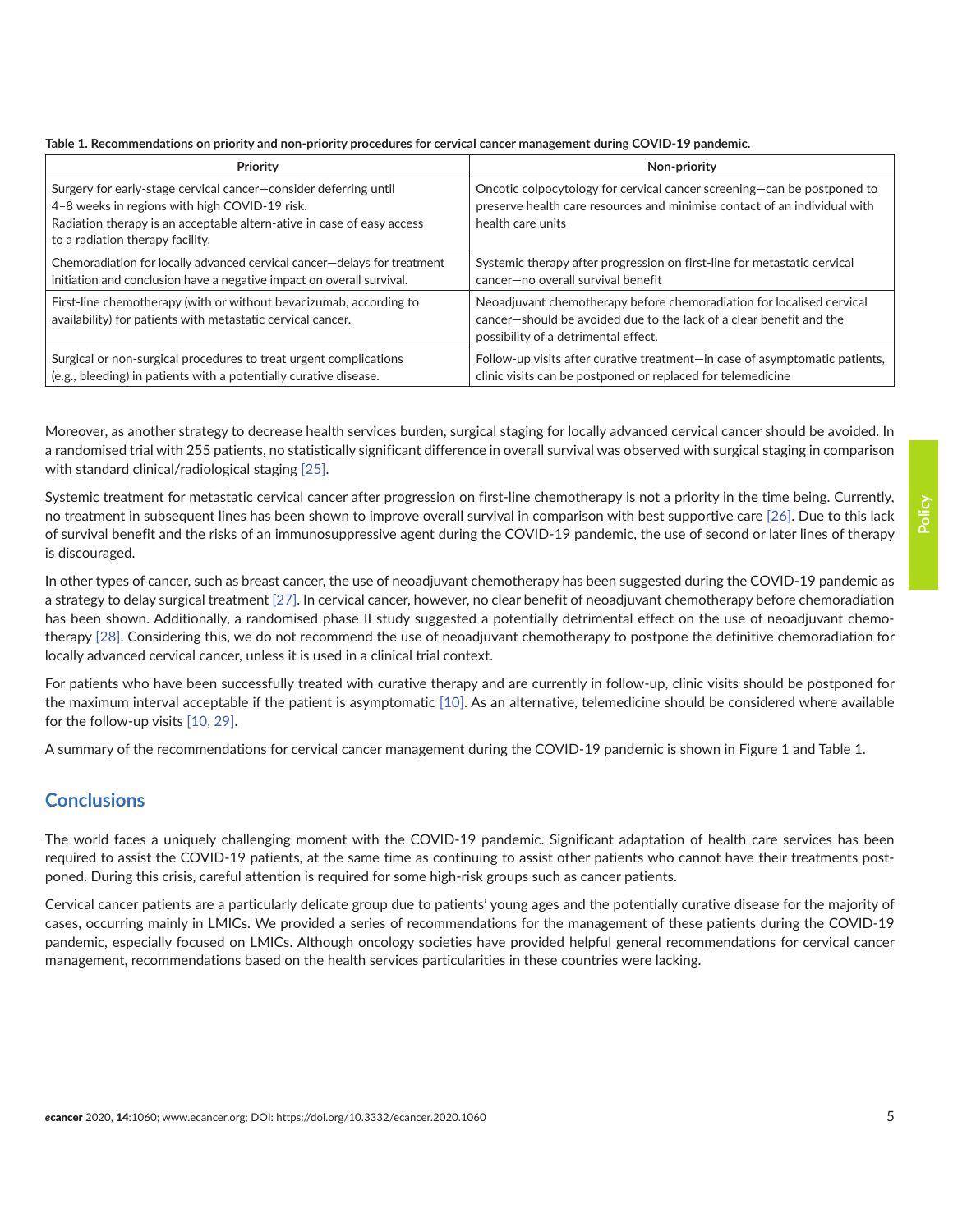<span id="page-5-0"></span>Finally, we highlight that the management for each patient should be decided on a case-by-case basis, balancing the risks and benefits of each strategy during this period.

### **Authors' contributions**

All authors participated in the study conception and design, literature search and data collection and interpretation.

Maria del Pilar Estevez-Diz and Renata Colombo Bonadio participated in the manuscript writing and construction of tables and figures.

All authors reviewed the manuscript and approved the final version.

All authors are accountable for all aspects of the work.

#### **Disclosures/conflicts of interest**

Renata Colombo Bonadio has received financial support for educational programs from AstraZeneca and financial support for attending symposia from Roche. Vanessa Costa Miranda has received honoraria from Mundipharma. All other authors have no disclosures/conflicts of interest.

#### **Funding**

No funding to declare.

#### **References**

- 1. **Worldometer. COVID-19 Coronovirus Pandemic** [[https://www.worldometers.info/coronavirus/countries-where-coronavirus-has](https://www.worldometers.info/coronavirus/countries-where-coronavirus-has-spread/ )[spread/](https://www.worldometers.info/coronavirus/countries-where-coronavirus-has-spread/ )] Date accessed: 23/05/20
- 2. Liang W, Guan W, and Chen R, *et al* (2020) **Cancer patients in SARS-CoV-2 infection: a nationwide analysis in China** *Lancet Oncol* **21**(3) 335–337 [https://doi.org/10.1016/S1470-2045\(20\)30096-6](https://doi.org/10.1016/S1470-2045(20)30096-6 ) PMID: [32066541](http://www.ncbi.nlm.nih.gov/pubmed/32066541) PMCID: [7159000](http://www.ncbi.nlm.nih.gov/pmc/articles/PMC7159000)
- 3. Zhang L, Zhu F, and Xie L, *et al* (2020) **Clinical characteristics of COVID-19-infected cancer patients: a retrospective case study in three hospitals within Wuhan, China** *Ann Oncol* [https://doi.org/10.1016/j.annonc.2020.03.296](https://doi.org/10.1016/j.annonc.2020.03.296 ) PMCID: [7270947](http://www.ncbi.nlm.nih.gov/pmc/articles/PMC7270947)
- 4. Al-Shamsi HO, Alhazzani W, and Alhuraiji A, *et al* (2020) **A practical approach to the management of cancer patients during the novel coronavirus disease 2019 (COVID-19) pandemic: An International Collaborative Group** *Oncologist* [https://doi.org/10.1634/](https://doi.org/10.1634/theoncologist.2020-0213 ) [theoncologist.2020-0213](https://doi.org/10.1634/theoncologist.2020-0213 )
- 5. Bray F, Ferlay J, and Soerjomataram I, *et al* (2018) **Global cancer statistics 2018: GLOBOCAN estimates of incidence and mortality worldwide for 36 cancers in 185 countries** *CA Cancer J Clin* **68**(6) 394–424 [https://doi.org/10.3322/caac.21492](https://doi.org/10.3322/caac.21492 ) PMID: [30207593](http://www.ncbi.nlm.nih.gov/pubmed/30207593)
- 6. Barton MB, Zubizarreta E, and Gospodarowicz M (2017) **Radiotherapy in low- and middle-income countries. what can we do differently?** *Clin Oncol (R Coll Radiol)* **29**(2) 69–71 [https://doi.org/10.1016/j.clon.2016.11.009](https://doi.org/10.1016/j.clon.2016.11.009 )
- 7. Yap ML, Zubizarreta E, and Bray F, *et al* (2016) **Global access to radiotherapy services: have we made progress during the past decade?** *J Glob Oncol* **2**(4) 207–215 [https://doi.org/10.1200/JGO.2015.001545](https://doi.org/10.1200/JGO.2015.001545 ) PMID: [28717703](http://www.ncbi.nlm.nih.gov/pubmed/28717703) PMCID: [5497622](http://www.ncbi.nlm.nih.gov/pmc/articles/PMC5497622)
- 8. **Coronavirus (COVID-19) Testing** [\[https://ourworldindata.org/coronavirus-testing\]](https://ourworldindata.org/coronavirus-testing ) Date accessed: 23/05/20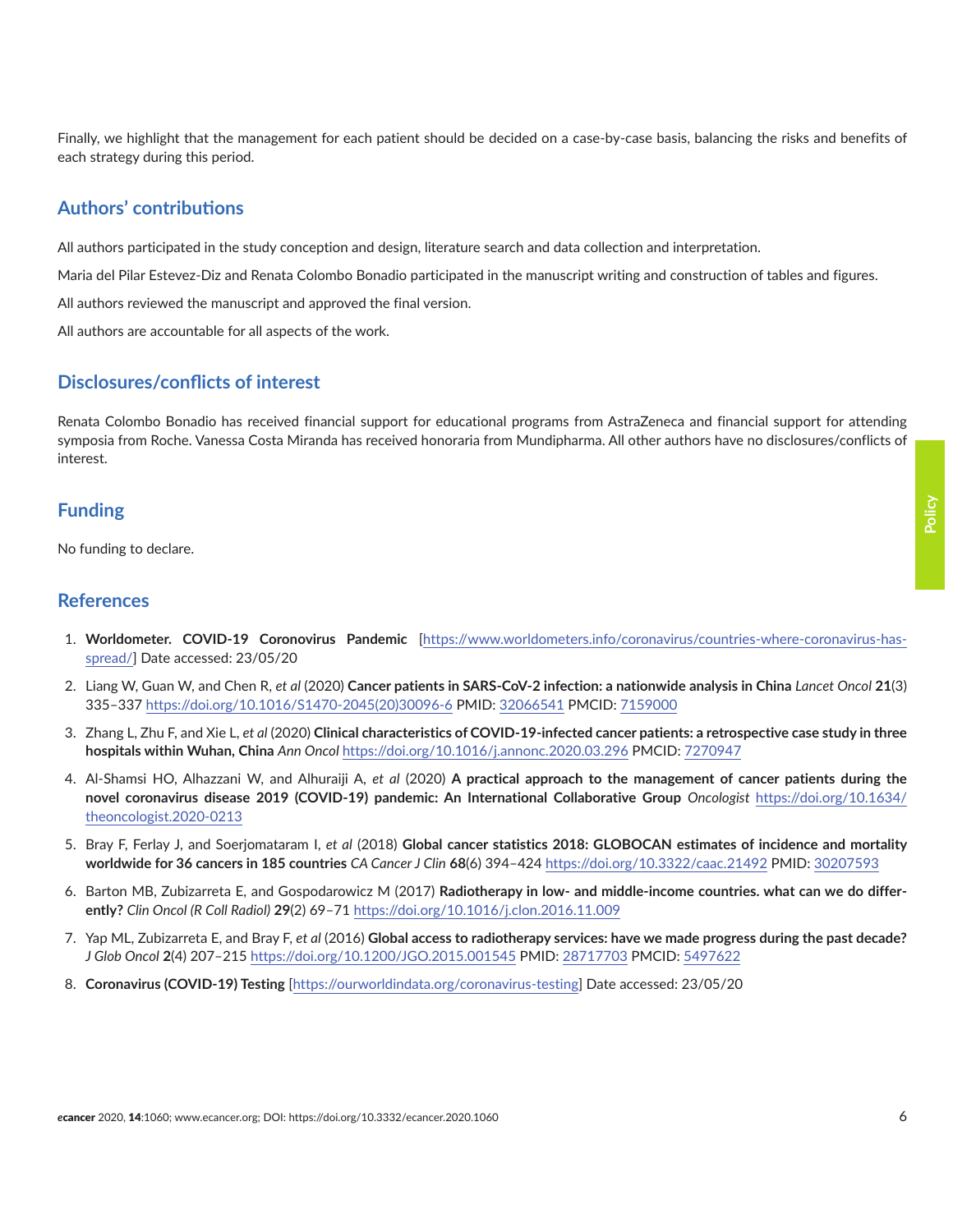- <span id="page-6-0"></span>9. Rodrigues A, de Melo A, and Calabrich A, *et al* (2018) **Association of age, race, and public health insurance with stage of cervical cancer at diagnosis in Brazil: results of the EVITA cohort study (LACOG0215)** *J Clin Oncol* **36**(15\_suppl) e17509. [https://doi.org/10.1200/](https://doi.org/10.1200/JCO.2018.36.15_suppl.e17509 ) [JCO.2018.36.15\\_suppl.e17509](https://doi.org/10.1200/JCO.2018.36.15_suppl.e17509 )
- 10. American Society of Clinical Oncology **ASCO coronavirus resources** [\[https://www.asco.org/asco-coronavirus-information\]](https://www.asco.org/asco-coronavirus-information ) Date accessed: 23/05/20
- 11. World Health Organization **Laboratory testing for 2019 novel coronavirus (2019-nCoV) in suspected human cases** [[https://www.](https://www.who.int/publications-detail/laboratory-testing-for-2019-novel-coronavirus-in-suspected-human-cases-20200117 ) [who.int/publications-detail/laboratory-testing-for-2019-novel-coronavirus-in-suspected-human-cases-20200117\]](https://www.who.int/publications-detail/laboratory-testing-for-2019-novel-coronavirus-in-suspected-human-cases-20200117 ) Date accessed: 23/05/20
- 12. Simpson S, Kay FU, and Abbara S, *et al* (2020) **Radiological Society of North America expert consensus statement on reporting chest CT findings related to COVID-19. Endorsed by the Society of Thoracic Radiology, the American College of Radiology, and RSNA** *J Thorac Imaging* [https://doi.org/10.1097/RTI.0000000000000524](https://doi.org/10.1097/RTI.0000000000000524 ) PMID: [32324653](http://www.ncbi.nlm.nih.gov/pubmed/32324653) PMCID: [7255403](http://www.ncbi.nlm.nih.gov/pmc/articles/PMC7255403)
- 13. Ai T, Yang Z, and Hou H, *et al* (2020) **Correlation of chest CT and RT-PCR testing in coronavirus disease 2019 (COVID-19) in China: a report of 1014 cases** *Radiology* 200642 [https://doi.org/10.1148/radiol.2020200642](https://doi.org/10.1148/radiol.2020200642 ) PMID: [32101510](http://www.ncbi.nlm.nih.gov/pubmed/32101510) PMCID: [7233399](http://www.ncbi.nlm.nih.gov/pmc/articles/PMC7233399)
- 14. Society of Gynecologic Oncology **Anti-cancer therapy and clinical trial considerations for gyn-onc patients** [[https://www.sgo.org/clin](https://www.sgo.org/clinical-practice/management/covid-19-resources-for-health-care-practitioners/anti-cancer-therapy-and-clinical-trial-considerations-for-gyn-onc-patients/ )[ical-practice/management/covid-19-resources-for-health-care-practitioners/anti-cancer-therapy-and-clinical-trial-considerations-for](https://www.sgo.org/clinical-practice/management/covid-19-resources-for-health-care-practitioners/anti-cancer-therapy-and-clinical-trial-considerations-for-gyn-onc-patients/ )[gyn-onc-patients/](https://www.sgo.org/clinical-practice/management/covid-19-resources-for-health-care-practitioners/anti-cancer-therapy-and-clinical-trial-considerations-for-gyn-onc-patients/ )] Date accessed: 23/05/20
- 15. Society of Gynecologic Oncology **Surgical considerations for gynecologic oncologists during the COVID-19 pandemic** [[https://www.](https://www.sgo.org/clinical-practice/management/covid-19-resources-for-health-care-practitioners/surgical-considerations-for-gynecologic-oncologists-during-the-covid-19-pandemic/ ) [sgo.org/clinical-practice/management/covid-19-resources-for-health-care-practitioners/surgical-considerations-for-gynecologic](https://www.sgo.org/clinical-practice/management/covid-19-resources-for-health-care-practitioners/surgical-considerations-for-gynecologic-oncologists-during-the-covid-19-pandemic/ )[oncologists-during-the-covid-19-pandemic/](https://www.sgo.org/clinical-practice/management/covid-19-resources-for-health-care-practitioners/surgical-considerations-for-gynecologic-oncologists-during-the-covid-19-pandemic/ )] Date accessed: 23/05/20
- 16. **SEER Cancer Stat Facts: Cervix Uteri Cancer** [\[https://seer.cancer.gov/statfacts/html/cervix.html\]](https://seer.cancer.gov/statfacts/html/cervix.html ) Date accessed: 23/05/20
- 17. Ramirez PT, Chiva L, and Eriksson AGZ, *et al* **COVID-19 global pandemic: options for management of gynecologic cancers** *Int J Gynecol Cancer*
- 18. Dowdy S and Fader A **Surgical considerations for gynecologic oncologists during the COVID-19 pandemic** [[https://www.sgo.org/wp](https://www.sgo.org/wp-content/uploads/2020/03/Surgical_Considerations_Communique.v14.pdf )[content/uploads/2020/03/Surgical\\_Considerations\\_Communique.v14.pdf\]](https://www.sgo.org/wp-content/uploads/2020/03/Surgical_Considerations_Communique.v14.pdf ) Date accessed: 23/05/20
- 19. Chen CP, Kung PT, and Wang YH, *et al* (2019) **Effect of time interval from diagnosis to treatment for cervical cancer on survival: a nationwide cohort study** *PLoS One* **14**(9) e0221946 [https://doi.org/10.1371/journal.pone.0221946](https://doi.org/10.1371/journal.pone.0221946 ) PMID: [31483834](http://www.ncbi.nlm.nih.gov/pubmed/31483834) PMCID: [6726236](http://www.ncbi.nlm.nih.gov/pmc/articles/PMC6726236)
- 20. Song S, Rudra S, and Hasselle MD, *et al* (2013) **The effect of treatment time in locally advanced cervical cancer in the era of concurrent chemoradiotherapy** *Cancer* **119**(2) 325–331 [https://doi.org/10.1002/cncr.27652](https://doi.org/10.1002/cncr.27652 )
- 21. Hong JC, Foote J, and Broadwater G, *et al* (2017) **Data-derived treatment duration goal for cervical cancer: should 8 weeks remain the target in the era of concurrent chemoradiation?** *JCO Clin Cancer Inform* **1** 1–15 [https://doi.org/10.1200/CCI.16.00072](https://doi.org/10.1200/CCI.16.00072 )
- 22. Moore DH, Blessing JA, and McQuellon RP, *et al* (2004) **Phase III study of cisplatin with or without paclitaxel in stage IVB, recurrent, or persistent squamous cell carcinoma of the cervix: a gynecologic oncology group study** *J Clin Oncol* **22**(15) 3113–3119 [https://doi.](https://doi.org/10.1200/JCO.2004.04.170 ) [org/10.1200/JCO.2004.04.170](https://doi.org/10.1200/JCO.2004.04.170 ) PMID: [15284262](http://www.ncbi.nlm.nih.gov/pubmed/15284262)
- 23. Tewari KS, Sill MW, and Long HJ, *et al* (2014) **Improved survival with bevacizumab in advanced cervical cancer** *N Engl J Med* **370**(8) 734–743 [https://doi.org/10.1056/NEJMoa1309748](https://doi.org/10.1056/NEJMoa1309748 ) PMID: [24552320](http://www.ncbi.nlm.nih.gov/pubmed/24552320) PMCID: [4010094](http://www.ncbi.nlm.nih.gov/pmc/articles/PMC4010094)
- 24. **ASCCP Interim Guidance for Timing and Treatment Procedures for Patients with Abnormal Cervical Screening Tests** [[https://www.](https://www.asccp.org/covid-19-resources ) [asccp.org/covid-19-resources](https://www.asccp.org/covid-19-resources )] Date accessed: 23/05/20